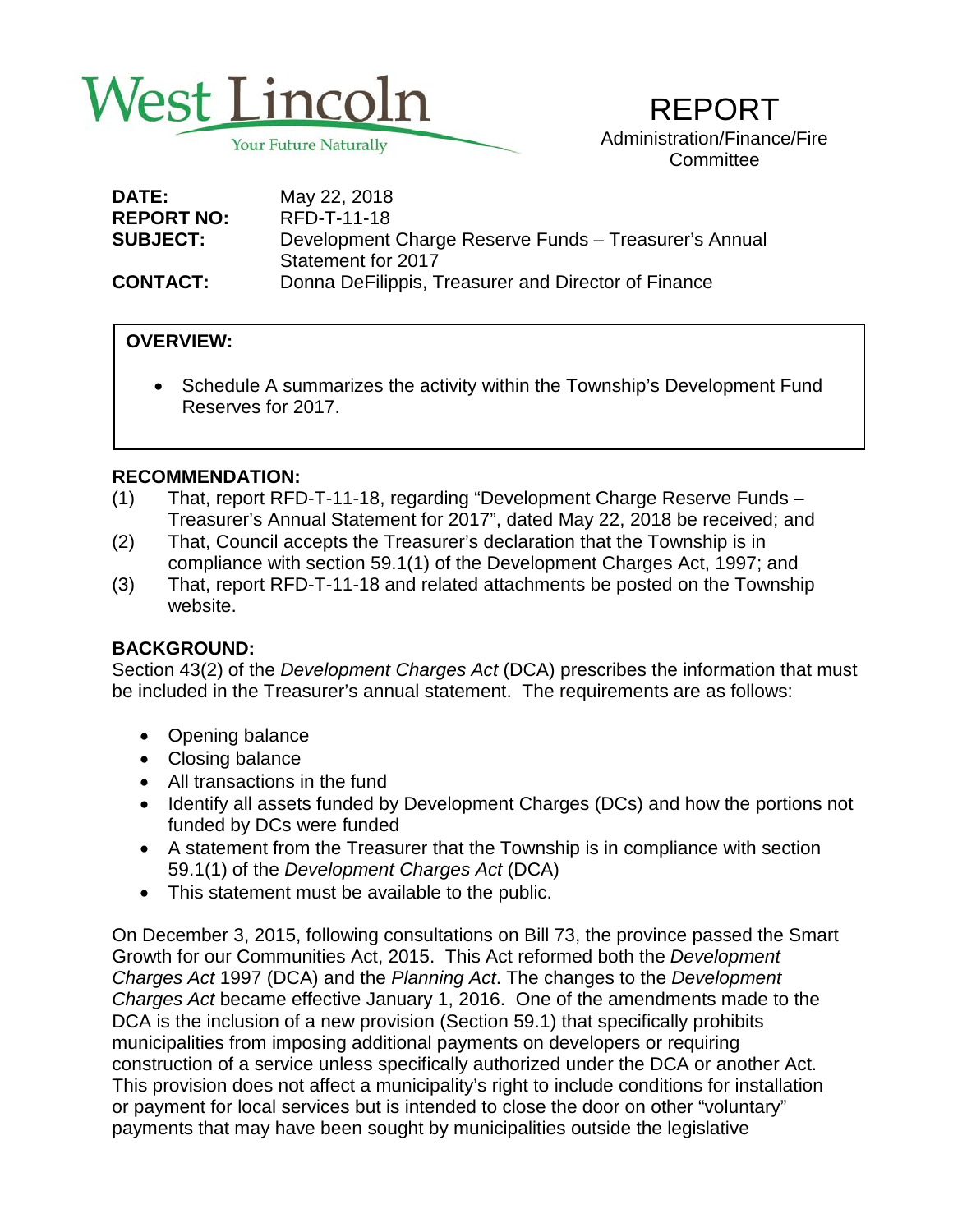framework. The importance that the province places on this new section is reinforced by (a) requiring that the Treasurer's report must now include a statement confirming that the municipality is in compliance with Section 59.1(1) and (b) granting extensive investigative powers to the Minister of Municipal Affairs and Housing to investigate whether a municipality is in compliance. The Township of West Lincoln is in compliance with section 59.1(1) of the *Development Charges Act*.

### **CURRENT SITUATION:**

Development charges are one-time fees collected on new residential and non-residential properties to finance a portion of the capital infrastructure requirements associated with growth. Amounts collected are held in the designated Development Charge Reserve Fund account and accumulate interest. The growth-related spending authority is approved annually as part of the Township's budget process with capital projects included in the current background study being eligible for development charge funding.

The Township's current Development Charge By-law 2014-61, which was passed on July 16, 2014, is effective for a five year period, expiring on July 19, 2019. Staff is currently working with BMA Consultants on updating the current background study with a goal of passing a new By-law in 2018, prior to the 2019 expiry date. The background study which includes current service levels and growth related projects is being updated to ensure that projects related to the new urban expansion have been captured.

The statement (Schedule A) provides a summary of the financial activity of the various Development Charge Reserve Funds for the year ending December 31, 2017. Revenues consist of contributions collected at the time of building permit issuance, plus interest earned in the fiscal year. Transfers for funding are made in accordance with the Township's 2014 Background Study in support of the Development Charge By-law 2014-61. The closing balance as at December 31, 2017 represents the cash balance in the Development Charge Reserve Account.

#### **FINANCIAL IMPLICATIONS:**

Development Charges (DCs) are fees collected which assist in financing a portion of capital requirements as they relate to growth. The Development Charge By-law sets the fees for collection at the building permit stage. These DC fees are collected and deposited into the separate Development Charge Reserve Funds in accordance with legislative requirements. Interest accrues on these funds and draws are made for eligible capital expenditures. DC's are a form of financing for capital as it relates to growth and such fees are governed under the *Development Charges Act.* There is no financial impact to receiving this report.

## **INTER-DEPARTMENTAL COMMENTS:**

The CAO, Directors, Fire Chief and Library CEO are involved in the work related to the Background Study. The senior department leaders provide detailed information on growth-

*"The Township of West Lincoln will be a community that values our heritage, preserves our environmental and natural resources, fosters entrepreneurial spirit and provides excellent quality of life."*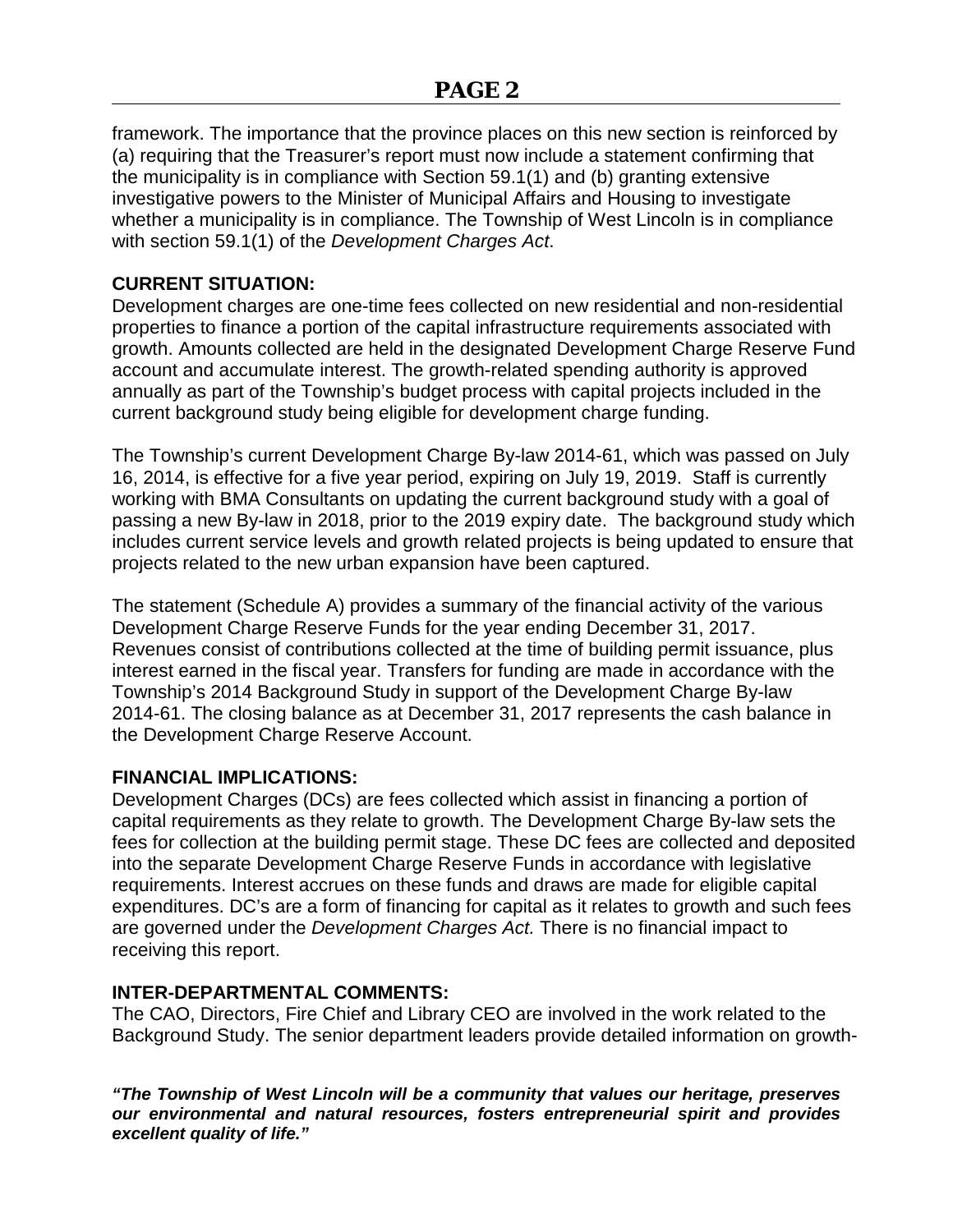# **PAGE 3**

related capital for the ten year period that the Background Study covers. As part of the annual budget process each year, the budgeted capital project submissions are reviewed with Department Heads to indicate which projects may be eligible for funding from the specific DC Reserves.

#### **CONCLUSION:**

It is recommended that the Development Charge Reserve Fund Activity Report for the year ended December 31, 2017 (Schedule A) be received and posted on the Township's website.

**Prepared by: Approved by: Approved by:** 

 $\normalsize \texttt{Rona} \texttt{Defile} \texttt{p} \texttt{is} \texttt{S} \texttt{H} \texttt{end} \texttt{is}$ 

**Donna DeFilippis Bev Hendry Treasurer/Director of Finance CAO**

*"The Township of West Lincoln will be a community that values our heritage, preserves our environmental and natural resources, fosters entrepreneurial spirit and provides excellent quality of life."*